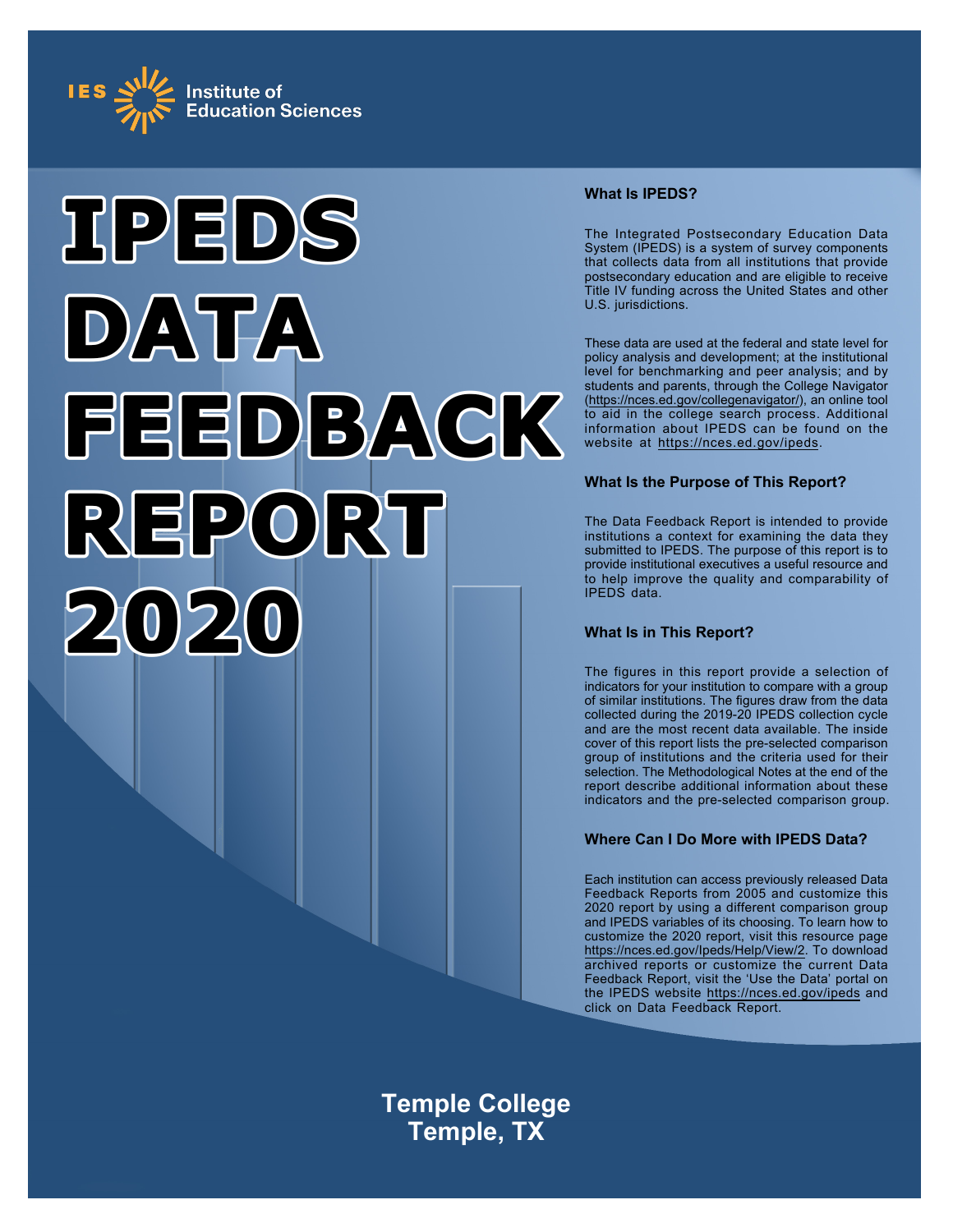# **COMPARISON GROUP**

Comparison group data are included to provide a context for interpreting your institution's indicators. If your institution did not define a custom comparison group for this report by July 13, 2020 NCES selected a comparison group for you. (In this case, the characteristics used to define the comparison group appears below.) The customized Data Feedback Report function available at<https://nces.ed.gov/ipeds/use-the-data/> can be used to reproduce the figures in this report using different peer groups.

The custom comparison group chosen by Temple College includes the following 11 institutions:

- Amarillo College (Amarillo, TX)
- Angelina College (Lufkin, TX)
- Brazosport College (Lake Jackson, TX)
- Del Mar College (Corpus Christi, TX)
- Hill College (Hillsboro, TX)
- Kilgore College (Kilgore, TX) McLennan Community College (Waco, TX)
- 
- Midland College (Midland, TX) Odessa College (Odessa, TX)
- 
- Victoria College (Victoria, TX) Weatherford College (Weatherford, TX)

### **The figures in this report have been organized and ordered into the following topic areas:**

| <b>Topic Area</b>                                    | <b>Figures</b>                       | Pages         |
|------------------------------------------------------|--------------------------------------|---------------|
| 1) Admissions (only for non-open-admissions schools) | [No charts applicable]               |               |
| 2) Student Enrollment                                | $1.2$ and $3$                        | 3             |
| 3) Awards                                            | 4                                    | 4             |
| 4) Charges and Net Price                             | $5$ and $6$                          | 4             |
| 5) Student Financial Aid                             | $7$ and $8$                          | 4 and 5       |
| 6) Military Benefits*                                | [No charts applicable]               |               |
| 7) Retention and Graduation Rates                    | 9, 10, 11, 12, 13, 14, 15, 16 and 17 | 5, 6, 7 and 8 |
| 8) Finance                                           | 18 and 19                            | 9             |
| 9) Staff                                             | 20 and 21                            | 9             |
| 10) Libraries*                                       | 22 and 23                            | 10            |

\*These figures only appear in customized Data Feedback Reports (DFRs), which are available through Use the Data portal on the IPEDS website.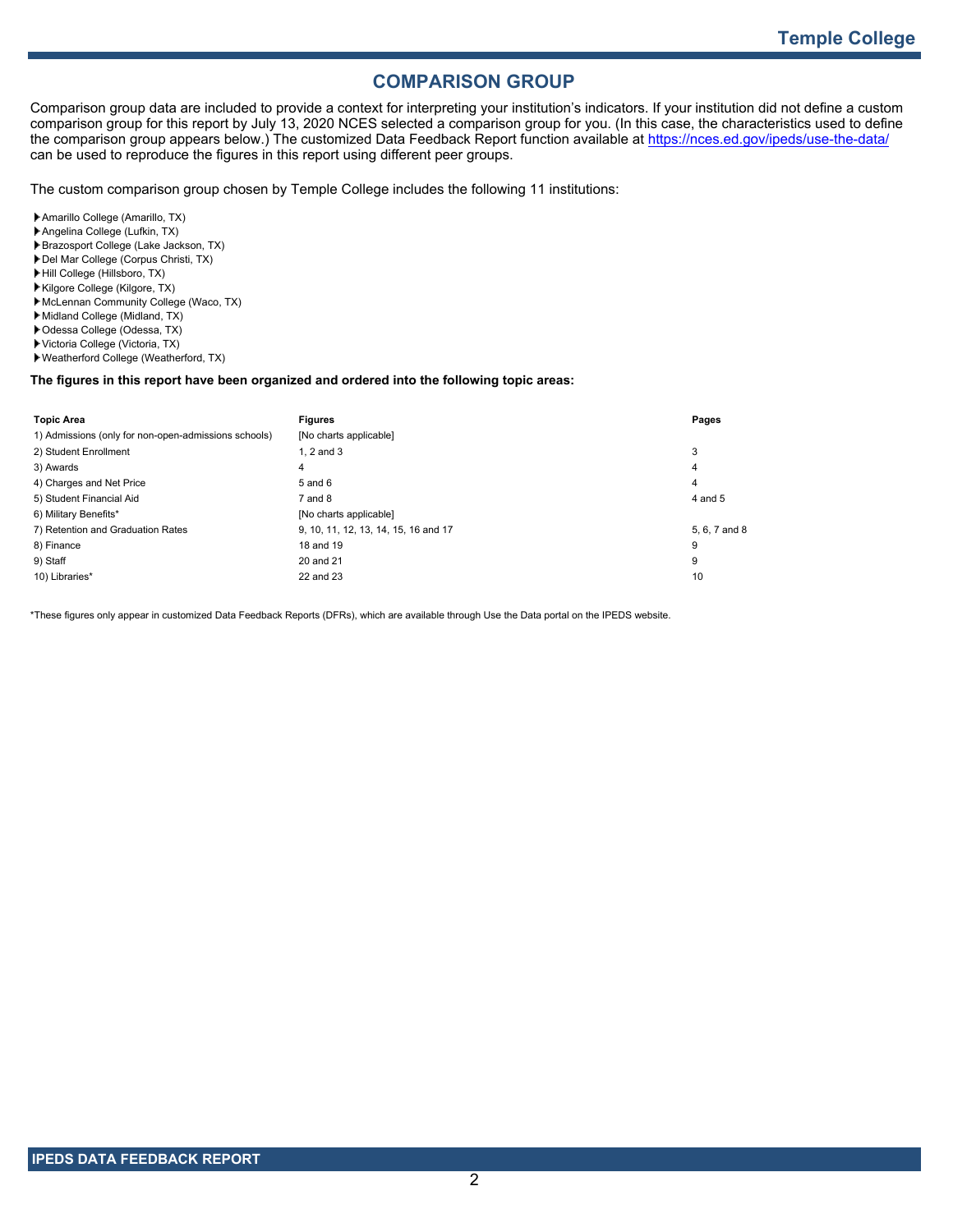



NOTE: For more information about disaggregation of data by race and ethnicity, see the Methodological Notes. Median values for the comparison group will not add to 100%. See 'Use of Median Values for Comparison Group' for how median values are determined. N is the number of institutions in the comparison group. SOURCE: U.S. Department of Education, National Center for Education Statistics, Integrated Postsecondary Education Data System (IPEDS): Spring 2020, Fall Enrollment component.

### **Figure 2. Unduplicated 12-month headcount (2018-19), total FTE enrollment (2018-19), and full- and part-time fall enrollment (Fall 2019)**

### **Figure 3. Percent of students enrolled in distance education courses, by amount of distance education: Fall 2019**



NOTE: For details on calculating full-time equivalent (FTE) enrollment, see Calculating FTE in the Methodological Notes. N is the number of institutions in the comparison group. SOURCE: U.S. Department of Education, National Center for Education Statistics, Integrated Postsecondary Education Data System (IPEDS): Fall 2019, 12-month Enrollment component and Spring 2020, Fall Enrollment component.



NOTE: N is the number of institutions in the comparison group.

SOURCE: U.S. Department of Education, National Center for Education Statistics, Integrated Postsecondary Education Data System (IPEDS): Spring 2020, Fall Enrollment component.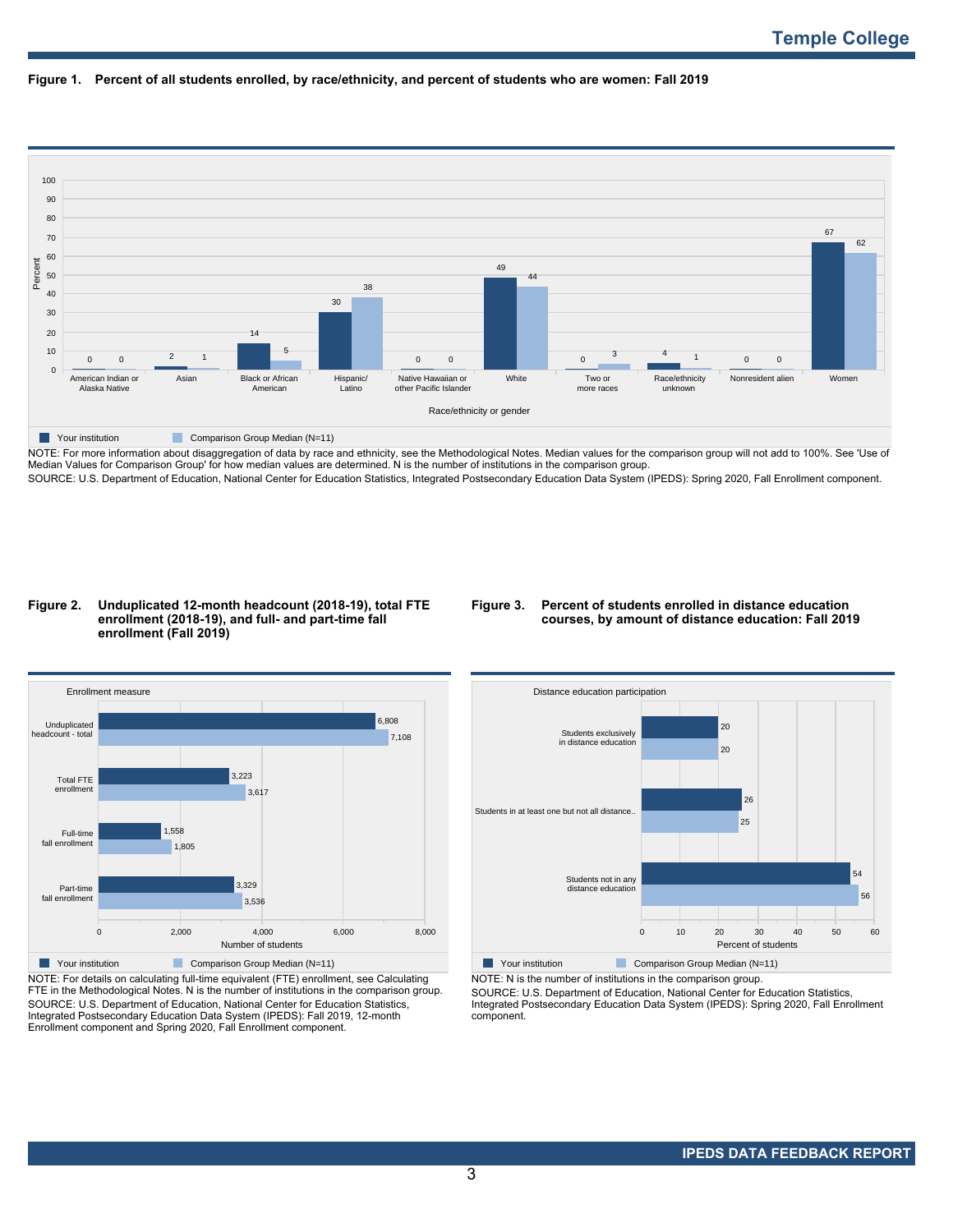# **Temple College**

**Figure 4. Number of subbaccalaureate degrees and certificates awarded, by level: 2018-19**



SOURCE: U.S. Department of Education, National Center for Education Statistics, Integrated Postsecondary Education Data System (IPEDS): Fall 2019, Completions component.

### **Figure 5. Tuition and required fees for full-time, first-time degree/certificate-seeking undergraduates: Academic years 2016-17 to 2019-20**



NOTE: The tuition and required fees shown here are the lowest reported from the categories of in-district, in-state, and out-of-state. N is the number of institutions in the comparison group.

SOURCE: U.S. Department of Education, National Center for Education Statistics, Integrated Postsecondary Education Data System (IPEDS): Fall 2019, Institutional Characteristics component.

### **Figure 6. Average net price of attendance for full-time, first-time degree/certificate-seeking undergraduate students, who were awarded grant or scholarship aid: 2016-17 to 2018- 19**



NOTE: Average net price is for full-time, first-time degree/certificate-seeking undergraduate students and is generated by subtracting the average amount of federal, state/local government, and institutional grant and scholarship awarded aid from the total cost of attendance. Total cost of attendance is the sum of published tuition and required fees, books and supplies, and the average room and board and other expenses. For details, see the Methodological Notes. N is the number of institutions in the comparison group.

SOURCE: U.S. Department of Education, National Center for Education Statistics, Integrated Postsecondary Education Data System (IPEDS): Fall 2019, Institutional Characteristics component and Winter 2019-20, Student Financial Aid component.

### **Figure 7. Percent of full-time, first-time degree/certificate-seeking undergraduate students who were awarded grant or scholarship aid, or loans, by type of aid: 2018-19**



NOTE: Any grant aid above includes grant or scholarship aid awarded from the federal government, state/local government, or the institution. Federal grants includes Pell grants and other federal grants. Any loans includes federal loans and other loans awarded to students. For details on how students are counted for financial aid reporting, see Cohort Determination in the Methodological Notes. N is the number of institutions in the comparison group.

SOURCE: U.S. Department of Education, National Center for Education Statistics, Integrated Postsecondary Education Data System (IPEDS): Winter 2019-20, Student Financial Aid component.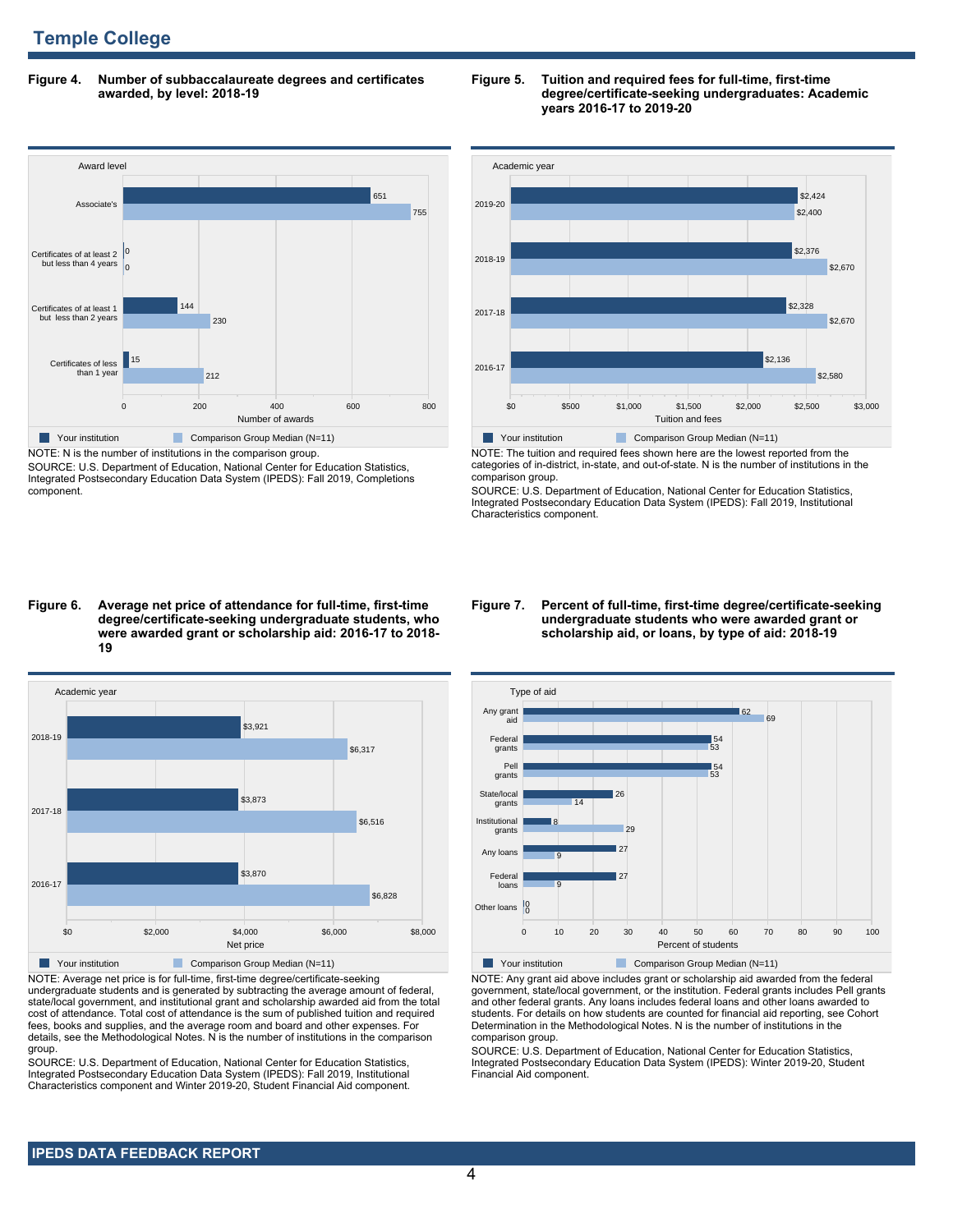**Figure 8. Average amounts of awarded grant or scholarship aid, or loans awarded to full-time, first-time degree/certificateseeking undergraduate students, by type of aid: 2018-19**

**Figure 9. Retention rates of first-time degree/certificate seeking students, attendance status: Fall 2018 cohort**



NOTE: Any grant aid above includes grant or scholarship aid awarded from the federal government, state/local government, or the institution. Federal grants includes Pell grants and other federal grants. Any loans includes federal loans and other loans awarded to students. Average amounts of aid were calculated by dividing the total aid awarded by the total number of recipients in each institution. N is the number of institutions in the comparison group. Medians are not reported for comparison groups with less than three values.

SOURCE: U.S. Department of Education, National Center for Education Statistics, Integrated Postsecondary Education Data System (IPEDS): Winter 2019-20, Student Financial Aid component.

#### **Figure 10. Graduation and transfer-out rates of full-time, first-time degree/certificate-seeking undergraduates within 150% of normal time to program completion: 2016 cohort**



NOTE: Graduation rate cohort includes all full-time, first-time degree/certificate-seeking undergraduate students. Graduation and transfer-out rates are the Student Right-to-Know rates. Only institutions with mission to prepare students to transfer are required to report transfer out. For more details, see the Methodological Notes. N is the number of institutions in the comparison group.

SOURCE: U.S. Department of Education, National Center for Education Statistics, Integrated Postsecondary Education Data System (IPEDS): Winter 2019-20, Graduation Rates component.



NOTE: Retention rates are measured from the fall of first enrollment to the following fall. Academic reporting institutions report retention data for the Fall 2018 cohort of students who are still enrolled as of the institution's official fall reporting date or as of October 15, 2019. Program reporters determine the cohort with enrollment any time between August 1 - October 31, 2018 and retention based on August 1, 2019.

SOURCE: U.S. Department of Education, National Center for Education Statistics, Integrated Postsecondary Education Data System (IPEDS): Spring 2020, Fall Enrollment component.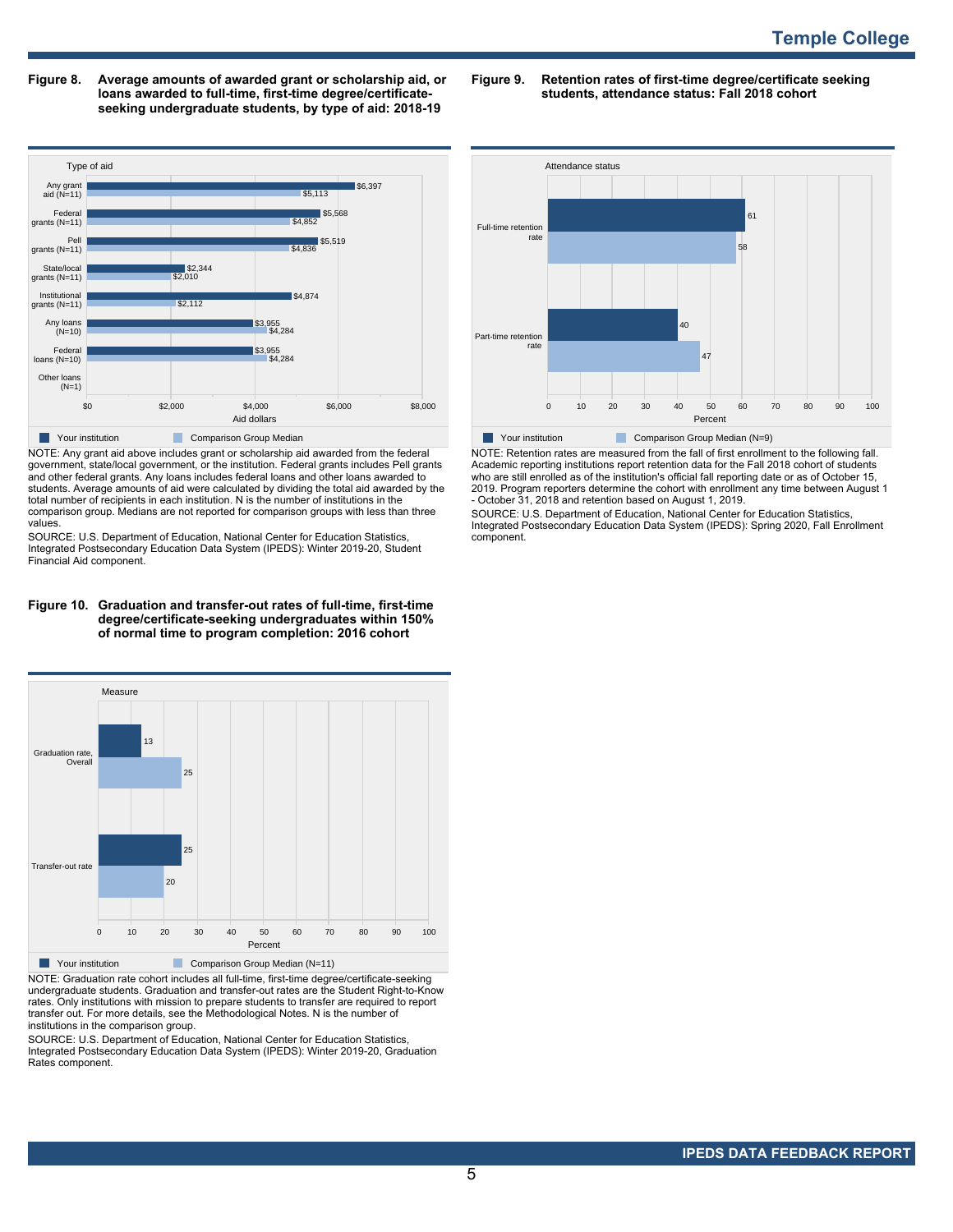**Figure 11. Graduation rates of full-time, first-time degree/certificate-seeking undergraduates within 150% of normal time to program completion, by race/ethnicity: 2016 cohort**



NOTE: For more information about disaggregation of data by race and ethnicity, see the Methodological Notes. The graduation rates are the Student Right-to-Know (SRK) rates. Median values for the comparison group will not add to 100%. N is the number of institutions in the comparison group.

SOURCE: U.S. Department of Education, National Center for Education Statistics, Integrated Postsecondary Education Data System (IPEDS): Winter 2019-20, Graduation Rates component.

### **Figure 12. Graduation rates of full-time, first-time degree/certificateseeking undergraduates within 150% of normal time to program completion, by type of aid: 2016 cohort**

### **Figure 13. Graduation rates of full-time, first-time degree/certificateseeking undergraduates within normal time, and 150% and 200% of normal time to completion: 2015 cohort**



NOTE: Graduation rate cohort includes all full-time, first-time degree/certificate-seeking undergraduate students. Data were collected on those students, who at entry of the cohort, were awarded a Pell Grant and students who were awarded a Subsidized Stafford loan, but did not receive a Pell Grant. Graduation rates are the Student Right-to-Know rates. For more details, see the Methodological Notes. N is the number of institutions in the comparison group.

SOURCE: U.S. Department of Education, National Center for Education Statistics, Integrated Postsecondary Education Data System (IPEDS): Winter 2019-20, Graduation Rates component.



NOTE: The 150% graduation rate is the Student Right-to-Know (SRK) rates; the Normal time and 200% rates are calculated using the same methodology. For details, see the Methodological Notes. N is the number of institutions in the comparison group. SOURCE: U.S. Department of Education, National Center for Education Statistics, Integrated Postsecondary Education Data System (IPEDS): Winter 2019-20, 200% Graduation Rates component.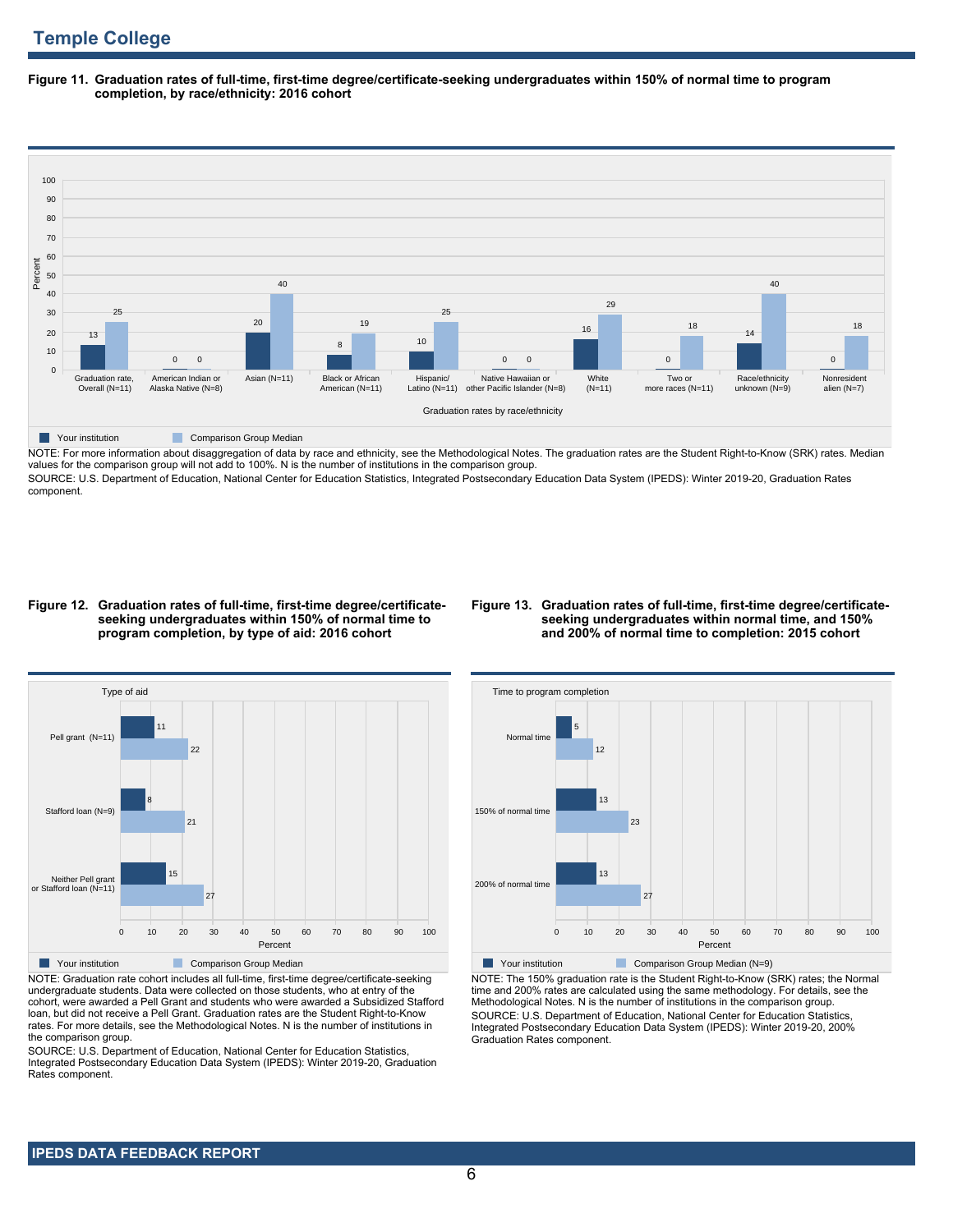# **Temple College**

### **Figure 14. Award and enrollment rates of first-time, full-time, degree/certificate-seeking undergraduates after 8 years of entry, by Pell status: 2011-12 cohort**



NOTE: Award measures are based on the highest award received after 8 years of entry and enrollment measures are based on students who did not receive an award after 8 years of entry. Student cohorts (i.e., First-time, full-time; First-time, part-time; Non-first-time, full-time; and Non-first-time, part-time) are degree/certificate-seeking undergraduate students who entered the institution between July 1, 2011-June 30, 2012. Pell recipients are students with demonstrated financial need. For more details, see the Methodological Notes. N is the number of institutions in the comparison group. Medians are not reported for comparison groups with less than three values.

SOURCE: U.S. Department of Education, National Center for Education Statistics, Integrated Postsecondary Education Data System (IPEDS): Winter 2019-20, Outcome Measures component.

### **Figure 15. Award and enrollment rates of first-time, part-time, degree/certificate-seeking undergraduates after 8 years of entry, by Pell status: 2011-12 cohort**



NOTE: Award measures are based on the highest award received after 8 years of entry and enrollment measures are based on students who did not receive an award after 8 years of entry. Student cohorts (i.e., First-time, full-time; First-time, part-time; Non-first-time, full-time; and Non-first-time, part-time) are degree/certificate-seeking undergraduate students who entered the institution between July 1, 2011-June 30, 2012. Pell recipients are students with demonstrated financial need. For more details, see the Methodological Notes. N is the number of institutions in the comparison group. Medians are not reported for comparison groups with less than three values. SOURCE: U.S. Department of Education, National Center for Education Statistics, Integrated Postsecondary Education Data System (IPEDS): Winter 2019-20, Outcome Measures component.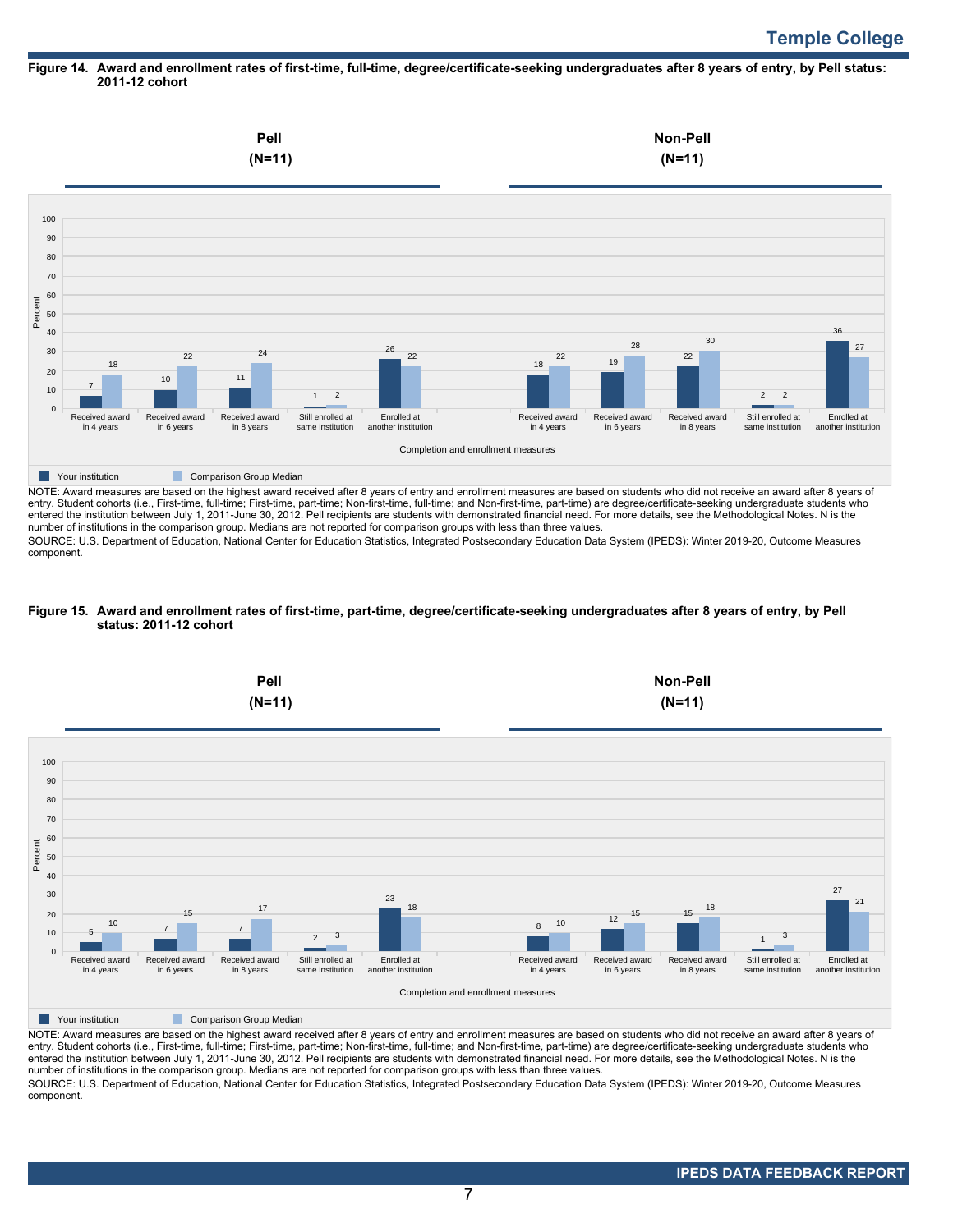# **Temple College**

### **Figure 16. Award and enrollment rates of non-first-time, full-time, degree/certificate-seeking undergraduates after 8 years of entry, by Pell status: 2011-12 cohort**



NOTE: Award measures are based on the highest award received after 8 years of entry and enrollment measures are based on students who did not receive an award after 8 years of entry. Student cohorts (i.e., First-time, full-time; First-time, part-time; Non-first-time, full-time; and Non-first-time, part-time) are degree/certificate-seeking undergraduate students who entered the institution between July 1, 2011-June 30, 2012. Pell recipients are students with demonstrated financial need. For more details, see the Methodological Notes. N is the number of institutions in the comparison group. Medians are not reported for comparison groups with less than three values.

SOURCE: U.S. Department of Education, National Center for Education Statistics, Integrated Postsecondary Education Data System (IPEDS): Winter 2019-20, Outcome Measures component.

### **Figure 17. Award and enrollment rates of non-first-time, part-time, degree/certificate-seeking undergraduates after 8 years of entry, by Pell status: 2011-12 cohort**



NOTE: Award measures are based on the highest award received after 8 years of entry and enrollment measures are based on students who did not receive an award after 8 years of entry. Student cohorts (i.e., First-time, full-time; First-time, part-time; Non-first-time, full-time; and Non-first-time, part-time) are degree/certificate-seeking undergraduate students who entered the institution between July 1, 2011-June 30, 2012. Pell recipients are students with demonstrated financial need. For more details, see the Methodological Notes. N is the number of institutions in the comparison group. Medians are not reported for comparison groups with less than three values. SOURCE: U.S. Department of Education, National Center for Education Statistics, Integrated Postsecondary Education Data System (IPEDS): Winter 2019-20, Outcome Measures component.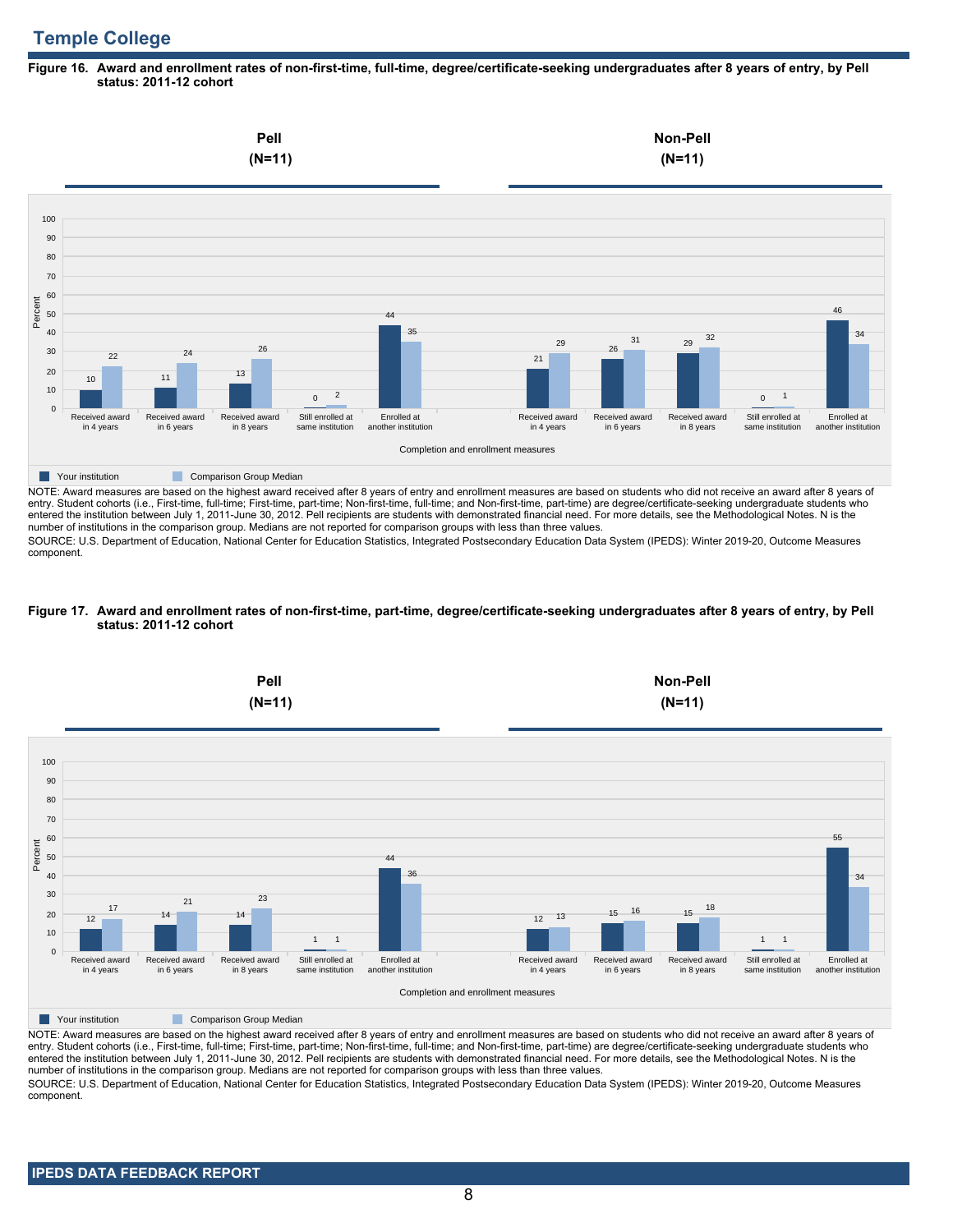**Figure 18. Percent distribution of core revenues, by source: Fiscal year 2019**

**Figure 19. Core expenses per FTE enrollment, by function: Fiscal year 2019**



NOTE: The comparison group median is based on those members of the comparison group that report finance data using the same accounting standards as the comparison institution. For more information, see the Methodological Notes. N is the number of institutions in the comparison group.

SOURCE: U.S. Department of Education, National Center for Education Statistics, Integrated Postsecondary Education Data System (IPEDS): Spring 2020, Finance component.



NOTE: Expenses per full-time equivalent (FTE) enrollment, particularly instruction, may be inflated because finance data includes all core expenses while FTE reflects credit activity only. For details on calculating FTE enrollment and a detailed definition of core expenses, see the Methodological Notes. N is the number of institutions in the comparison group. SOURCE: U.S. Department of Education, National Center for Education Statistics, Integrated Postsecondary Education Data System (IPEDS): Fall 2019, 12-month Enrollment component and Spring 2020, Finance component.

### **Figure 20. Full-time equivalent staff, by occupational category: Fall 2019**



NOTE: Graduate assistants are not included. For calculation details, see the Methodological Notes. N is the number of institutions in the comparison group. SOURCE: U.S. Department of Education, National Center for Education Statistics, Integrated Postsecondary Education Data System (IPEDS): Spring 2020, Human Resources component.

### **Figure 21. Average salaries of full-time instructional non-medical staff equated to 9-months worked, by academic rank: Academic year 2019-20**



NOTE: See Methodology Notes for more details on average salary. N is the number of institutions in the comparison group. Medians are not reported for comparison groups with less than three values.

SOURCE: U.S. Department of Education, National Center for Education Statistics, Integrated Postsecondary Education Data System (IPEDS): Spring 2020, Human Resources component.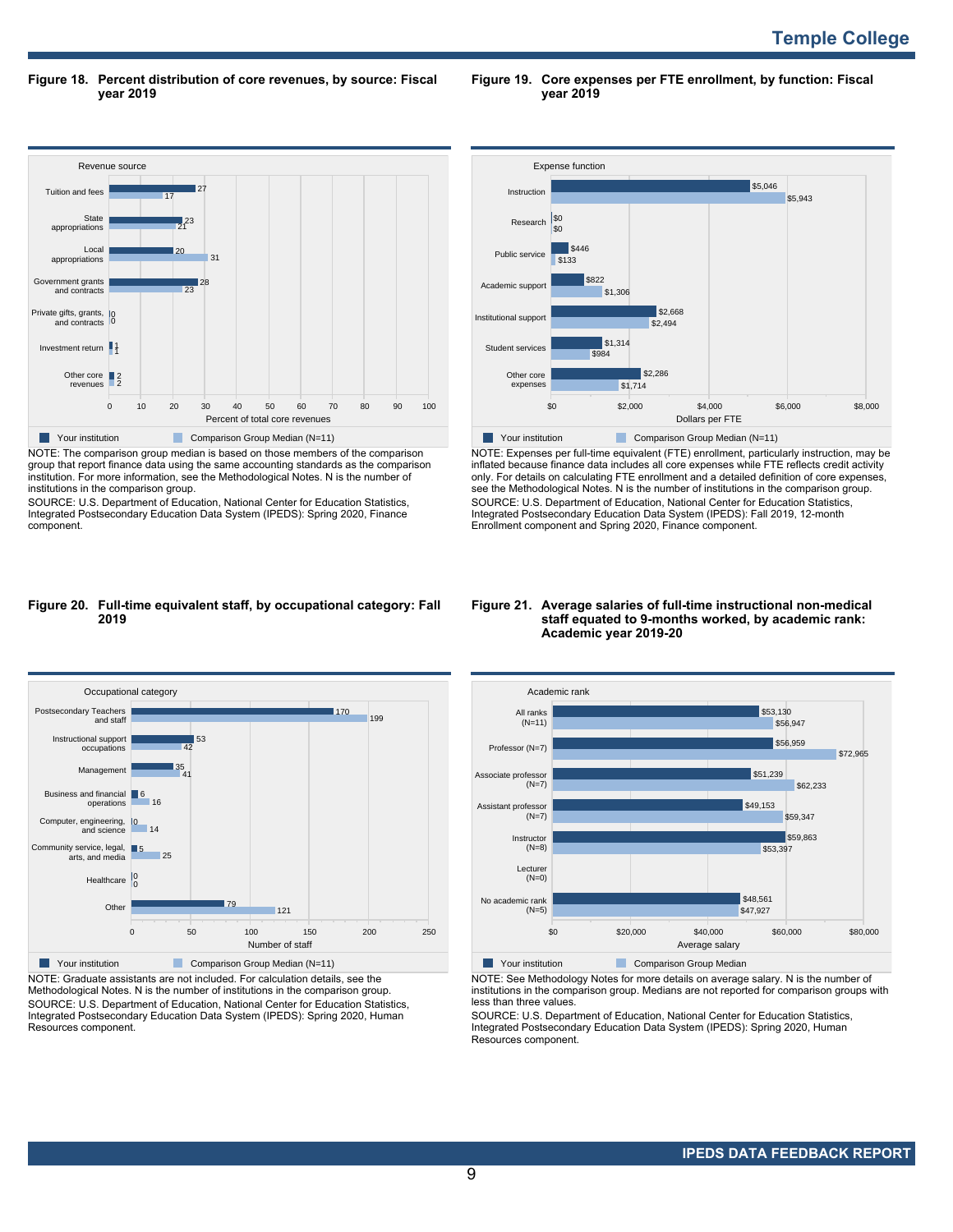**Figure 22. Percent distribution of library collection, by material type: Fiscal Year 2019**

### **Figure 23. Percent distribution of library expenses, by function: Fiscal Year 2019**



SOURCE: U.S. Department of Education, National Center for Education Statistics, Integrated Postsecondary Education Data System (IPEDS): Spring 2020, Academic Libraries component.



NOTE: N is the number of institutions in the comparison group. SOURCE: U.S. Department of Education, National Center for Education Statistics, Integrated Postsecondary Education Data System (IPEDS): Spring 2020, Academic Libraries component.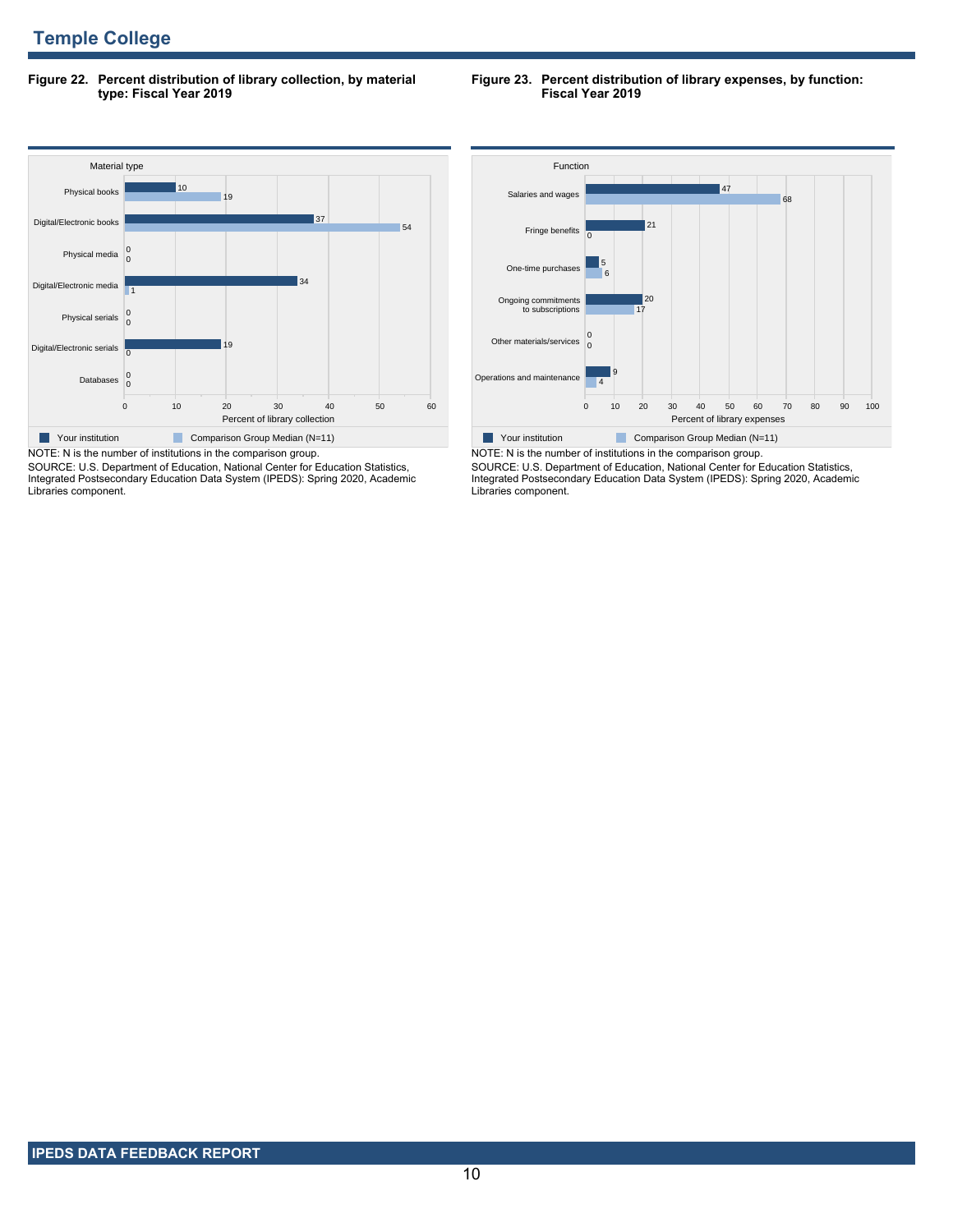# **METHODOLOGICAL NOTES**

### **Overview**

This report is based on data supplied by institutions to IPEDS during 2019-20 data collection year. Response rates exceeded 99% for most surveys. IPEDS data release memos at <https://nces.ed.gov/ipeds/use-the-data/survey-components> provide an overview of the number of institutions responding to the survey components. Furthermore, data used in this report are provisional level and may be revised for a limited time through the IPEDS Prior Year Revision system.

## **Use of Median Values for Comparison Group**

This report compares your institution's data to the median value for the comparison group for each indicator shown in the figure. If more than one indicator is present in a figure, the median values are determined separately for each indicator. Medians are not displayed for comparison groups with fewer than three values. Where percentage distributions are presented, median values may not add to 100%. To access all the data used to create the figures included in this report, go to 'Use the Data' portal on the IPEDS website at this provided link (<https://nces.ed.gov/ipeds>).

### **Missing Indicators**

If a indicator is not reported for your institution, the omission indicates that the indicator is not relevant to your institution and the data were not collected. Not all notes may be applicable to your report.

### **Use of Imputed Data**

All IPEDS data are subject to imputation for total (institutional) and partial (item) nonresponse. If necessary, imputed values were used to prepare your report.

### **Data Confidentiality**

IPEDS data are not collected under a pledge of confidentiality.

### **Disaggregation of Data by Race/Ethnicity**

When applicable, some indicators are disaggregated by race/ethnicity. Data disaggregated by race/ethnicity have been reported using the 1997 Office of Management and Budget categories. Detailed information about the race/ethnicity categories can be found at <https://nces.ed.gov/ipeds/Section/Resources>.

## **Cohort Determination for Reporting Student Financial Aid, Graduation Rates, and Outcome Measures**

Student cohorts for reporting Student Financial Aid and Graduation Rates data are based on the reporting type of the institution. For institutions that report based on an academic year (those operating on standard academic terms), student counts and cohorts are based on fall term data. Student counts and cohorts for program reporters (those that do not operate on standard academic terms) are based on unduplicated counts of students enrolled during a full 12-month period.

Student cohorts for reporting Outcome Measures are based on a full-year cohort from July 1-June 30 for all degree-granting institutions.

# **DESCRIPTION OF INDICATORS USED IN THE FIGURES**

### **Admissions (only for non-open-admissions schools)**

### *Admissions and Test Score Data*

Admissions and test score data are presented only for institutions that do not have an open admission policy, and apply to first-time, degree/certificate-seeking undergraduate students only. Applicants include only those students who fulfilled all requirements for consideration for admission and who were notified of one of the following actions: admission, non-admission, placement on a wait list, or application withdrawn (by applicant or institution). Admitted applicants (admissions) include wait-listed students who were subsequently offered admission. Early decision, early action, and students who began studies during the summer prior to the fall reporting period are included. For customized Data Feedback Reports, test scores are presented only if scores are required for admission.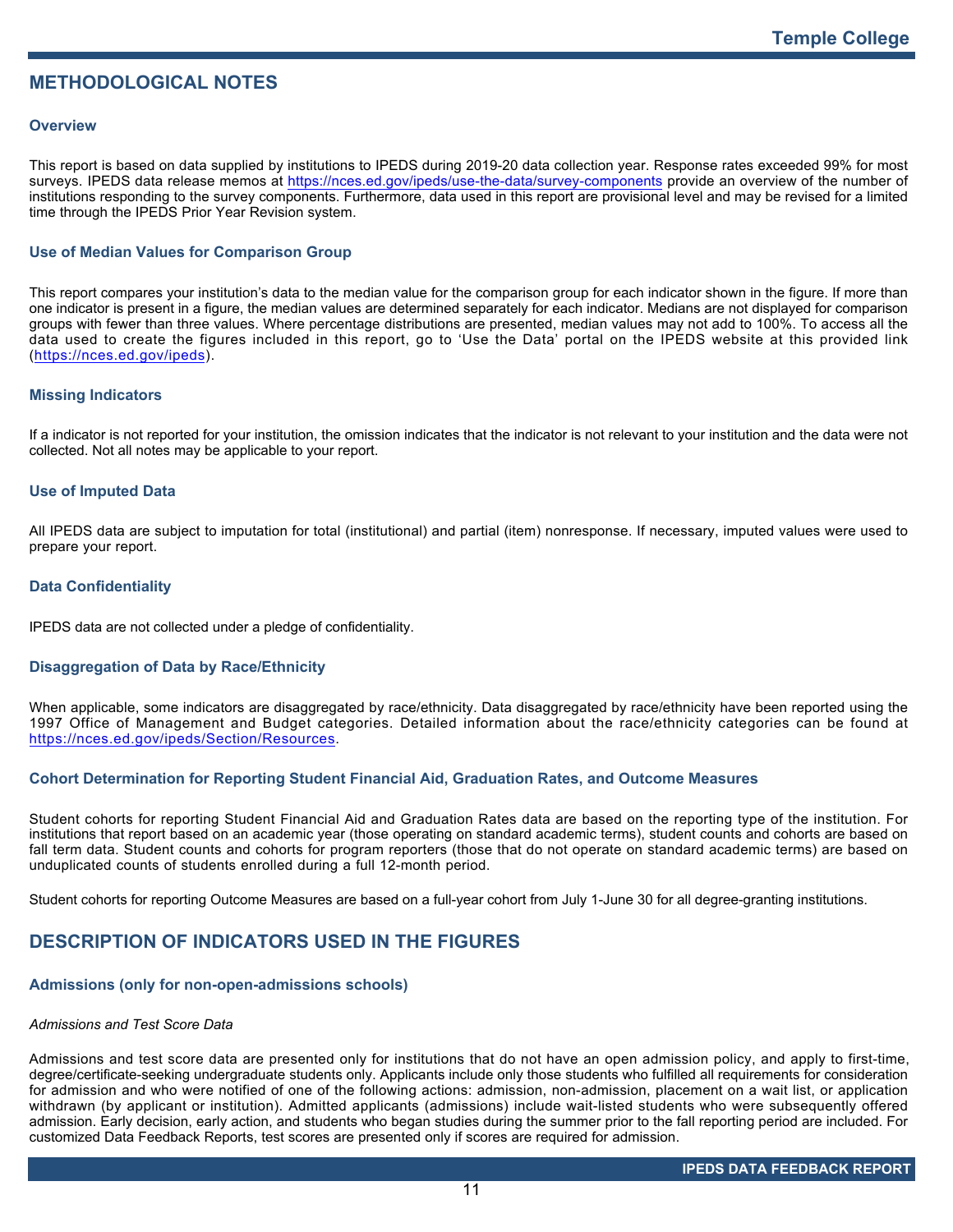# **Student Enrollment**

### *Enrollment Counts*

12-month Enrollment captures a cumulative unduplicated headcount of enrollment over the full 12-month period beginning July 1 and ending June 30. In contrast, Fall Enrollment captures number of students enrolled on a particular date in the fall. Fall enrollment is often referred to as a "snapshot" of an institution"s enrollment at a specific time.

### *FTE Enrollment*

The full-time equivalent (FTE) enrollment used in this report is the sum of the institution's FTE undergraduate enrollment and FTE graduate enrollment (as calculated from or reported on the 12-month Enrollment component). Undergraduate and graduate FTE are estimated using 12-month instructional activity (credit and/or contact hours). See "Calculation of FTE Students (using instructional activity)" in the IPEDS Glossary at <https://surveys.nces.ed.gov/ipeds/VisGlossaryAll.aspx>.

### *Total Entering Undergraduate Students*

Total entering students are students at the undergraduate level, both full- and part-time, new to the institution in the fall term (or the prior summer term who returned in the fall). This includes all first-time undergraduate students, students transferring into the institution at the undergraduate level, and non-degree/certificate-seeking undergraduates entering in the fall. Only degree-granting, academic year reporting institutions provide total entering student data.

### **Completions**

### *Completions and Completers*

Completions collects data on undergraduate and graduate completions and completers in a 12-month period. Completions are the counts of postsecondary awards granted where each award reported once but multiple awards may be reported for one recipient. Completers are the counts of students granted postsecondary awards. The count of completers is collected in two ways. The first way counts all completers, while the second way counts completers by award level (e.g., number of associate's completers, number of bachelor's completers).

## **Student Financial Aid**

### *Financial Aid Recipients and Amounts*

Student Financial Aid collects the counts of undergraduate students awarded different types of financial aid and the total amounts of aid awarded. The average dollar amount of aid awarded is then calculated. In addition, Student Financial Aid collects counts of full-time, first-time undergraduate student awarded aid and amounts of aid, and counts of undergraduate and graduate students receiving military educational benefits.

### **Charges and Average Net Price**

### *Average Institutional Net Price*

IPEDS collects data to calculate average net price at each institution for two groups of undergraduate students: those awarded grant aid and those awarded Title IV federal aid.

Average net price is calculated for full-time, first-time degree/certificate-seeking undergraduates who were awarded grant or scholarship aid from the federal government, state/local government, or the institution anytime during the full aid year. For public institutions, this includes only students who paid the in-state or in-district tuition rate. Other sources of grant aid are excluded. Average net price is generated by subtracting the average amount of federal, state/local government, and institutional grant and scholarship aid from the total cost of attendance. Total cost of attendance is the sum of published tuition and required fees, books and supplies, and the average room and board and other expenses.

For the purpose of the IPEDS reporting, aid awarded refers to financial aid that was awarded to, and accepted by, a student. This amount may differ from the aid amount that is disbursed to a student.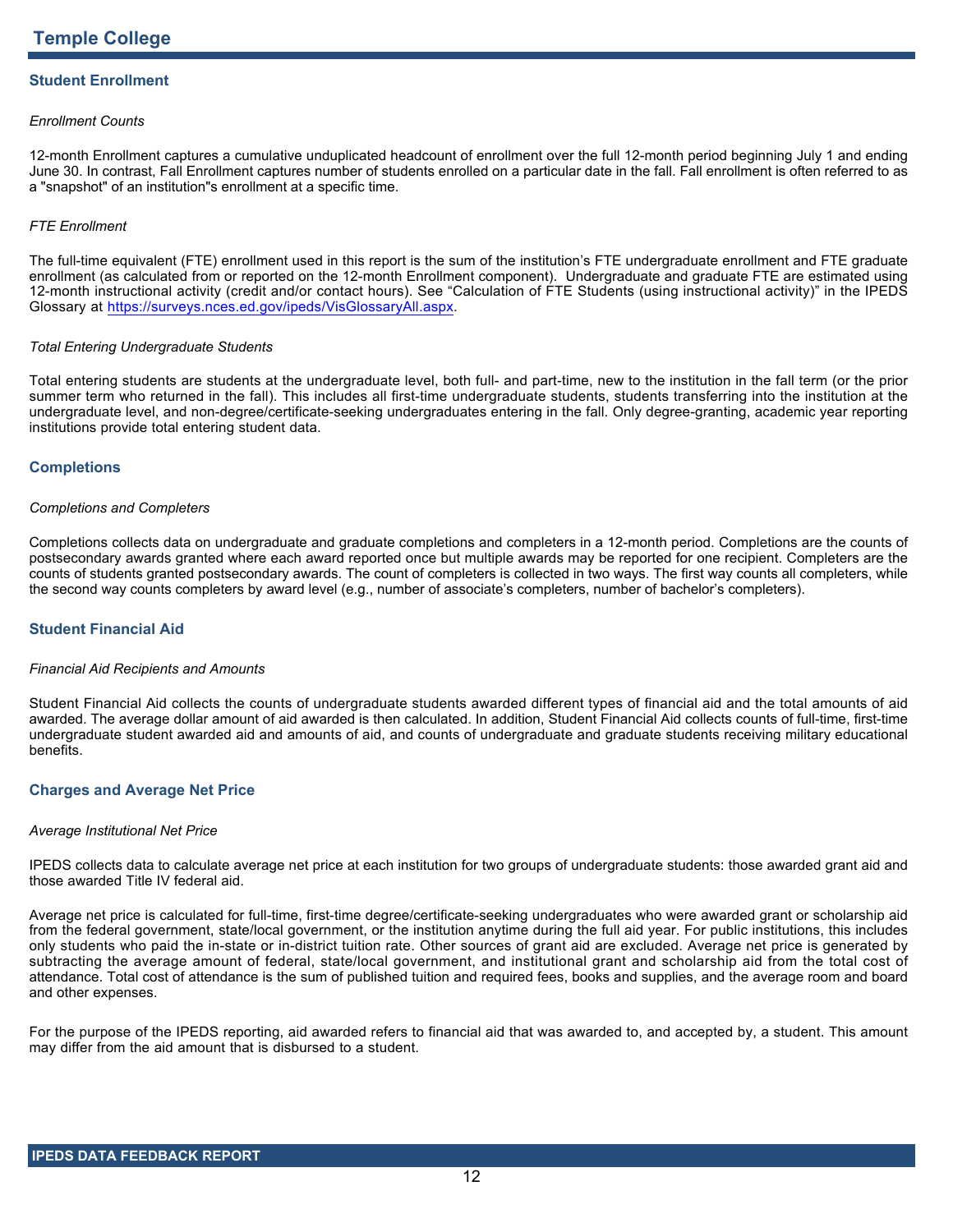### **Retention, Graduation Rates, and Outcome Measures**

### *Retention Rates*

Retention rates are measures of the rate at which students persist in their educational program at an institution, expressed as a percentage. For four-year institutions, this is the percentage of first-time bachelors (or equivalent) degree-seeking undergraduates from the previous fall who are again enrolled in the current fall. For all other institutions this is the percentage of first-time degree/certificate-seeking students from the previous fall who either re-enrolled or successfully completed their program by the current fall. The full-time retention rate is calculated using the percentage of full-time, first-time degree/certificate-seeking undergraduates, while the part-time rate is calculated using the percentage of part-time, first-time degree/certificate-seeking undergraduates.

### *Graduation Rates and Transfer-out Rate*

Graduation rates are those developed to satisfy the requirements of the Student Right-to-Know Act and Higher Education Act, as amended, and are defined as the total number of individuals from a given cohort of full-time, first-time degree/certificate-seeking undergraduates who completed a degree or certificate within a given percent of normal time to complete all requirements of the degree or certificate program; divided by the total number of students in the cohort of full-time, first-time degree/certificate-seeking undergraduates minus any allowable exclusions. Institutions are permitted to exclude from the cohort students who died or were totally and permanently disabled; those who left school to serve in the armed forces or were called up to active duty; those who left to serve with a foreign aid service of the federal government, such as the Peace Corps; and those who left to serve on an official church mission.

A further extension of the traditional Graduation Rates (GR) component which carries forward 100% and 150% graduation rates data previously reported in the GR component is the Graduation Rates 200% (GR200) component, which requests information on any additional completers and exclusions from the cohort between 151% and 200% normal time for students to complete all requirements of their program of study.

Transfer-out rate is the total number of students from the cohort who are known to have transferred out of the reporting institution (without earning a degree/award) and subsequently re-enrolled at another institution within the same time period; divided by the same adjusted cohort (initial cohort minus allowable exclusions) as described above. Only institutions with a mission that includes providing substantial preparation for students to enroll in another eligible institution are required to report transfers out.

### *Outcome Measures Data*

Alternative measures of student success are reported by degree-granting institutions to describe the outcomes of four degree/certificateseeking undergraduate student groups: First-time, full-time (FTFT); First-time, part-time (FTPT); Non-first-time, full-time entering (NFTFT); and Non-first-time, part-time entering (NFTPT). Additionally, each of the four cohorts collects data on two subcohorts: Pell grant recipients and non -Pell grant recipients. These measures provide the 4-year, 6-year, and 8-year award rates (or completions rates) after entering an institution. NCES calculates award rates by dividing a cohort's or subcohort's adjusted cohort into the number of total awards at 4-year, 6-year, and 8 year status points.

The initial cohort can be revised and take allowable exclusions resulting in an adjusted cohort. Institutions are permitted to exclude from the initial cohort students who died or were totally and permanently disabled; those who left school to serve in the armed forces or were called up to active duty; those who left to serve with a foreign aid service of the federal government, such as the Peace Corps; and those who left to serve on an official church mission.

The highest award and the type of award (i.e., certificate, Associate's, or Bachelor's) are reported at each status point. For students who did not earn an undergraduate award after 8-years of entry, the enrollment statuses are reported as either still enrolled at the institution, or subsequently transferred out of the institution. Unlike the Graduation Rates data, all institutions must report on a full-year cohort (students entering July 1 of one year to June 30 to the next) and on their transfer out students, regardless if the institution has a mission that provides substantial transfer preparation.

#### **Finance**

### *Core Revenues*

Core revenues for public institutions reporting under GASB standards include tuition and fees; government (federal, state, and local) appropriations and operating and nonoperating grants/contracts; private gifts, grants, and contracts (private operating grants/contracts plus gifts and contributions from affiliated entities); sales and services of educational activities; investment income; other operating and nonoperating sources; and other revenues and additions (capital appropriations and grants and additions to permanent endowments). "Other core revenues" include federal appropriations, sales and services of educational activities, other operating and nonoperating sources, and other revenues and additions.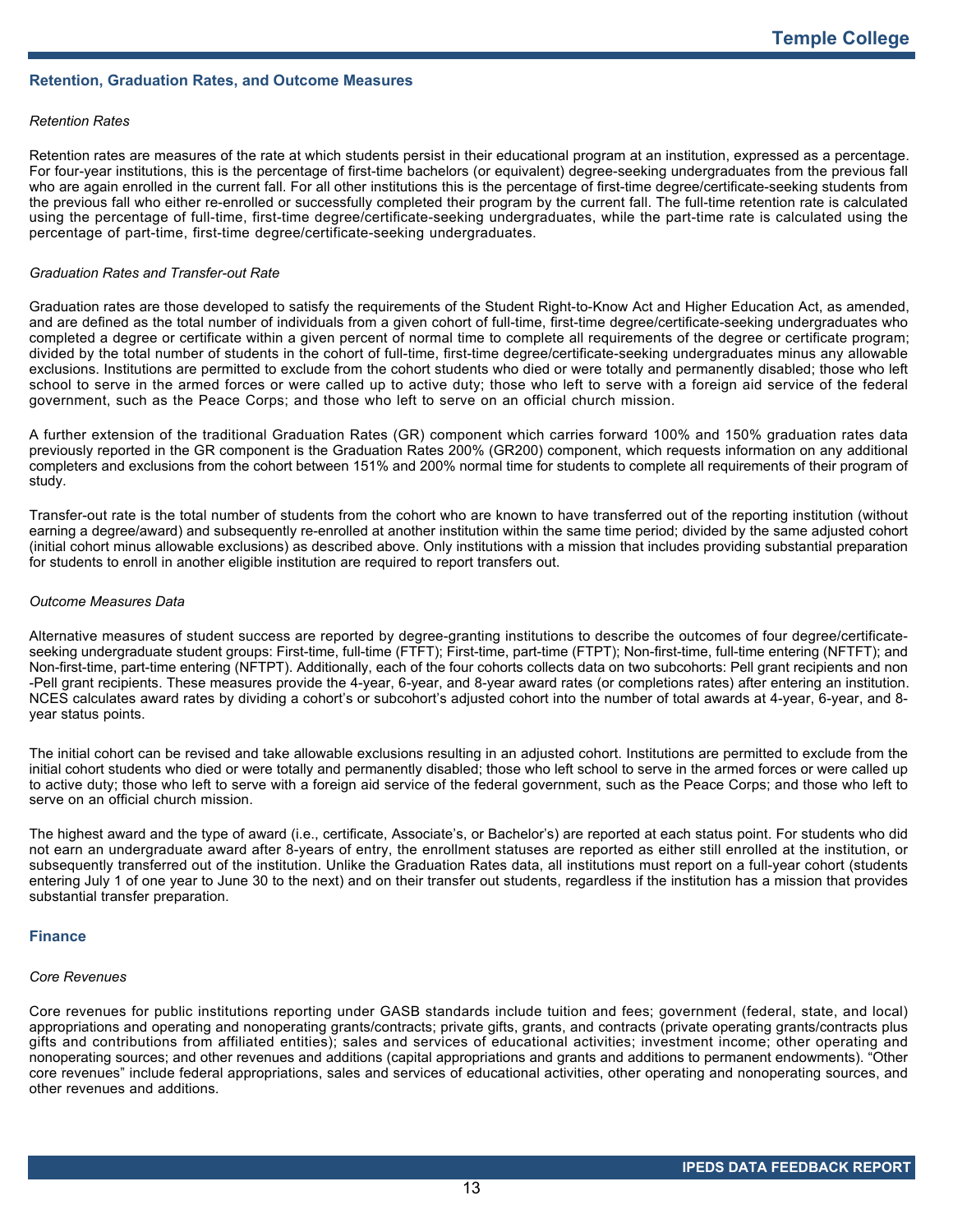Core revenues for private, not-for-profit institutions (and a small number of public institutions) reporting under FASB standards include tuition and fees; government (federal, state, and local) appropriations and grants/contracts; private gifts, grants and contracts (including contributions from affiliated entities); investment return; sales and services of educational activities; and other sources (a generated category of total revenues minus the sum of core and noncore categories on the Finance component). "Other core revenues" include government (federal, state, and local) appropriations, sales and services of educational activities, and other sources.

Core revenues for private, for-profit institutions reporting under FASB standards include tuition and fees; government (federal, state, and local) appropriations and grants/contracts; private grants/ contracts; investment income; sales and services of educational activities; and other sources (a generated category of total revenues minus the sum of core and noncore categories on the Finance component). "Other core revenues" include government (federal, state, and local) appropriations and other sources.

At degree-granting institutions, core revenues exclude revenues from auxiliary enterprises (e.g., bookstores and dormitories), hospitals, and independent operations. Non-degree-granting institutions do no report revenue from auxiliary enterprises in a separate category, and thus may include these amounts in the core revenues from other sources.

### *Core Expenses*

Core expenses include expenses for instruction, research, public service, academic support, student services, institutional support, scholarships and fellowships (GASB) or net grant aid to students (FASB) and other expenses. Core expenses exclude expenses for auxiliary enterprises, hospitals, and independent operations. "Other core expenses" is the sum of grant aid/scholarships and fellowships and other expenses.

### *Endowment Assets*

Endowment assets, for public institutions under GASB standards, and private, not-for-profit institutions under FASB standards, include gross investments of endowment funds, term endowment funds, and funds functioning as endowment for the institution and any of its foundations and other affiliated organizations. Private, for-profit institutions under FASB do not hold or report endowment assets.

### *Salaries and Wages*

Salaries and wages for public institutions under GASB standards and private (not-for-profit and for-profit) institutions under FASB standards, include amounts paid as compensation for services to all employees regardless of the duration of service, and amounts made to or on behalf of an individual over and above that received in the form of a salary or wage.

## **Staff**

### *FTE Staff*

The full-time-equivalent (FTE) by occupational category is calculated by summing the total number of full-time staff and adding one-third of the total number of part-time staff. Postsecondary teachers category includes instructional staff who are primarily engaged in teaching and those who do a combination of teaching, research, and/or public service. It also includes staff whose primary functions are research or public service. Instructional support occupations include archivists, curators, and museum technicians; librarians and media collections specialists; librarian technicians; student and academic affairs and other education services occupations. Other staff include staff in service occupations; sales and related occupations; office and administrative support occupations; natural resources, construction, and maintenance occupations; production, transportation and material moving occupations; and military specific occupations. Graduate assistants are not included.

### *Equated Instructional Non-Medical Staff Salaries*

Institutions reported the number of full-time nonmedical instructional staff and their salary outlays by academic rank, gender, and the number of months worked (9-, 10-, 11-, and 12-months). Salary outlays for staff who worked 10-, 11-, and 12-months were equated to 9-months of work by multiplying the outlays reported for 10-months by 0.90, the outlays reported for 11 months by 0.818, and the outlays reported for 12 months by 0.75. The equated 10-, 11-, and 12-outlays were then added to the outlays for instructional staff that worked 9-months to generate a total 9-month equated salary outlay. The total 9-month equated outlay was then divided by total number of instructional non-medical staff to determine an equated 9-month average salary. This calculation was done for each academic rank. Salary outlays were not reported for staff that work less than 9-months and were excluded.

### *Student-to-Faculty Ratio*

Institutions can provide their institution's student-to-faculty ratio (i.e., student-to-instructional staff) for undergraduate programs or follow the NCES guidance in calculating their student-to-faculty ratio, which is as follows: the number of FTE students (using Fall Enrollment survey